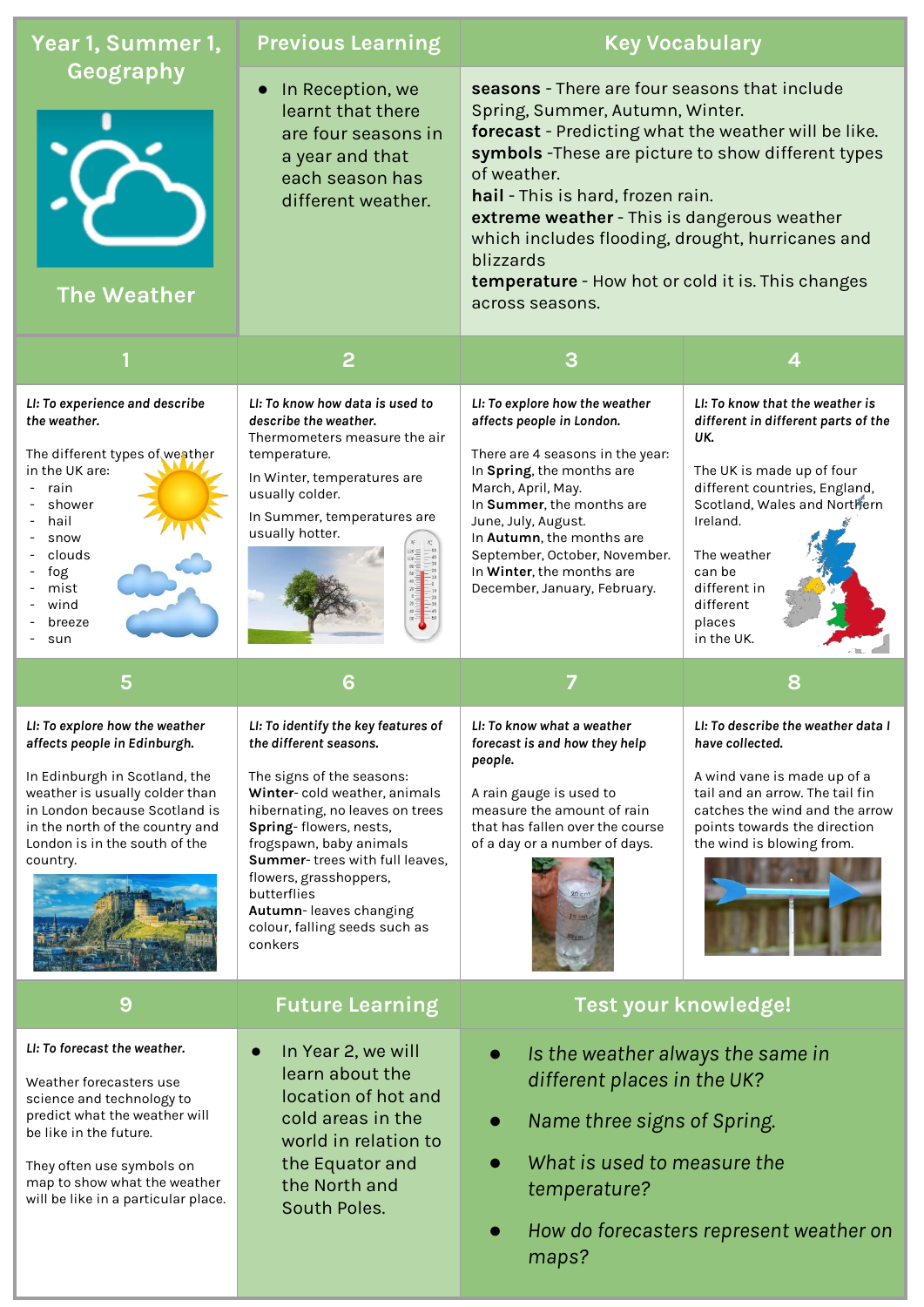| Year 2, Summer 1,                                                                                                                                                                                                                                                                                                                                          | <b>Previous Learning</b>                                                                                                                                                                                                                                                                                 |                                                                                                                                                                                                                                                                                                                                                                                                                                                                                                                 | <b>Key Vocabulary</b>                                                                                                                                                                                                                                                                                          |
|------------------------------------------------------------------------------------------------------------------------------------------------------------------------------------------------------------------------------------------------------------------------------------------------------------------------------------------------------------|----------------------------------------------------------------------------------------------------------------------------------------------------------------------------------------------------------------------------------------------------------------------------------------------------------|-----------------------------------------------------------------------------------------------------------------------------------------------------------------------------------------------------------------------------------------------------------------------------------------------------------------------------------------------------------------------------------------------------------------------------------------------------------------------------------------------------------------|----------------------------------------------------------------------------------------------------------------------------------------------------------------------------------------------------------------------------------------------------------------------------------------------------------------|
| Geography<br><b>Our World</b>                                                                                                                                                                                                                                                                                                                              | In Year 1, we learnt<br>about the different<br>type of weather in<br>the Uk<br>Earlier in year 2, we<br>compared the<br>human and<br>physical features of<br>Jamaica to the UK                                                                                                                           | weather - What it is like outside on a daily basis.<br>climate - What the weather is like over a long<br>period of time.<br>Polar regions - Areas at the north and south of<br>the earth where it is very cold.<br>climate change- a change in temperature and<br>rainfall over a long period of time<br>sea level - the level of the surface of the sea<br>carbon footprint - the amount of carbon dioxide<br>released into the air because of your activities such as<br>transportation and using electricity |                                                                                                                                                                                                                                                                                                                |
|                                                                                                                                                                                                                                                                                                                                                            | $\overline{2}$                                                                                                                                                                                                                                                                                           | 3                                                                                                                                                                                                                                                                                                                                                                                                                                                                                                               | 4                                                                                                                                                                                                                                                                                                              |
| LI: To recap my knowledge.<br>Polar regions cover the top and<br>bottom of planet Earth at the<br>North and South Poles.<br>The North Pole is surrounded<br>by the Arctic Ocean. The South<br>Pole is located on Antarctica.<br>This area has land, but it's<br>completely covered with a layer<br>of ice.                                                 | LI: To know the geographical<br>features found in the polar<br>regions.<br>Greenland is the world's largest<br>island, lying in the North<br>Atlantic Ocean. The capital of<br>Greenland is Nuuk.<br>Physical features-ice sheet,<br>glaciers, mountains on the<br>coast<br>Human features-port, harbour | To know the geographical<br>features found in warmer<br>regions.<br>Warmer regions of the Earth<br>are found close to the equator.<br>Deserts that are located next to<br>the equator are hot all year<br>round. Tropical rainforests are<br>hot and humid.                                                                                                                                                                                                                                                     | To know the human and physical<br>features of the Maldives.<br>The Maldives is a group of coral<br>islands located in the Indian<br>Ocean. The capital city is Male.<br>Physical features-coral reef, sand<br>dune, lagoon<br>Human features-Hulhumale is a<br>man-made island made from<br>concrete and sand. |
| 5                                                                                                                                                                                                                                                                                                                                                          | 6                                                                                                                                                                                                                                                                                                        |                                                                                                                                                                                                                                                                                                                                                                                                                                                                                                                 | 8                                                                                                                                                                                                                                                                                                              |
| To understand that human<br>activity is having an impact on<br>our environment.<br>Pollution is when harmful<br>materials are released into the<br>environment.<br>Deforestation is when forests<br>and trees are cut down in order<br>to use the land for something<br>else.                                                                              | To understand what climate<br>change is.<br>Climate change has meant the<br>Earth is getting warmer. This<br>has led to the ice sheets in<br>Greenland melting and the sea<br>level rising.<br>This leads to habitats being<br>destroyed but also flooding in<br>other countries.                        | To understand the impact that<br>changes in climate can cause in<br>the Maldives.<br>The rising sea levels means<br>that countries like the<br>Maldives are at risk of flooding<br>or even sinking under the<br>rising ocean.<br>Houses and habitats would be<br>destroyed.                                                                                                                                                                                                                                     | To collect data on our own<br>impact on the Earth's climate.<br>Your carbon footprint is the<br>amount of carbon dioxide<br>released into the air because of<br>your own energy needs. You<br>need transportation, electricity,<br>food, clothing, and other goods.<br>Your choices can make a<br>difference!  |
| 9                                                                                                                                                                                                                                                                                                                                                          | <b>Future Learning</b>                                                                                                                                                                                                                                                                                   | Test your knowledge!                                                                                                                                                                                                                                                                                                                                                                                                                                                                                            |                                                                                                                                                                                                                                                                                                                |
| LI: To know how to make positive<br>choices about how we can all<br>support our planet.<br>To reduce your carbon<br>footprint:<br>-turn off lights, TVs and<br>computers<br>- unplug any electronic gadget<br>you can turn on with a remote<br>as it uses power even when it is<br>"off."<br>-Walk or ride your bike instead<br>of taking a car everywhere | In KS2 we will learn<br>$\bullet$<br>about the Earth's<br>climate zones and<br>compare them<br>In KS2 we will learn<br>about lines of<br>longitude and<br>latitude                                                                                                                                       | and climate?<br>What are the physical features of<br>$\bullet$<br><b>Greenland and the Maldives?</b><br>What is climate change?<br>$\bullet$<br>our planet?                                                                                                                                                                                                                                                                                                                                                     | What is the difference between weather<br>What impact has climate change had on                                                                                                                                                                                                                                |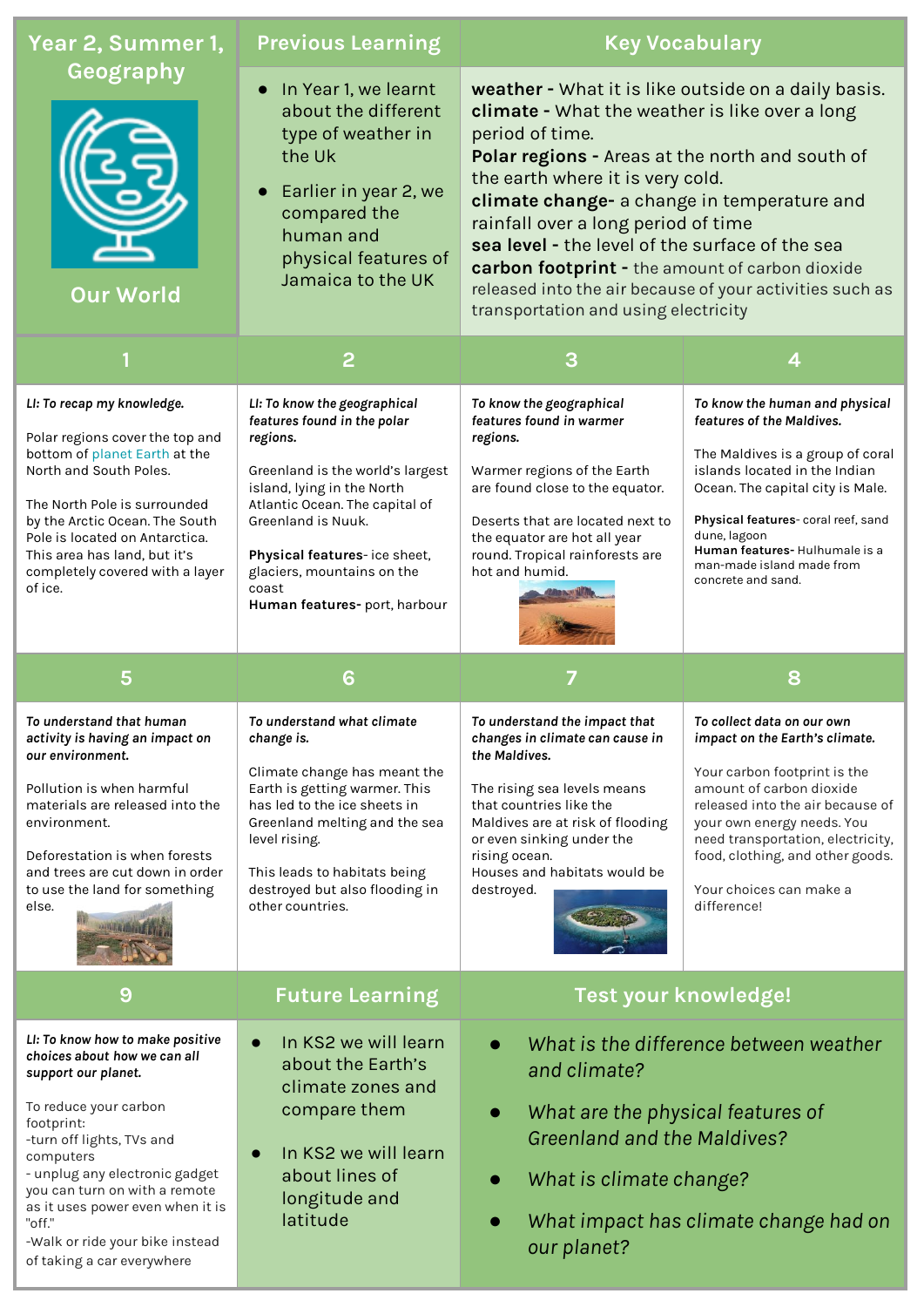| Year 3, Summer 1,                                                                                                                                                                                                                                               | <b>Previous Learning</b>                                                                                                                                                                                                                                                                                                         | <b>Key Vocabulary</b>                                                                                                                                                                                                                                                                                                                                                                                                                                                                         |                                                                                                                                                                                                                                                                            |
|-----------------------------------------------------------------------------------------------------------------------------------------------------------------------------------------------------------------------------------------------------------------|----------------------------------------------------------------------------------------------------------------------------------------------------------------------------------------------------------------------------------------------------------------------------------------------------------------------------------|-----------------------------------------------------------------------------------------------------------------------------------------------------------------------------------------------------------------------------------------------------------------------------------------------------------------------------------------------------------------------------------------------------------------------------------------------------------------------------------------------|----------------------------------------------------------------------------------------------------------------------------------------------------------------------------------------------------------------------------------------------------------------------------|
| Geography<br>Waterways                                                                                                                                                                                                                                          | In KS1, we learnt<br>about seasonal and<br>daily weather<br>patterns in the UK<br>In KS1, we explored<br>London in depth<br>including learning<br>about the<br>importance of the<br><b>River Thames</b>                                                                                                                          | river - a large natural stream of water that empties<br>into another body of water<br>canal - a man-made waterway to allow boats and<br>ships to pass from one body of water to another<br>water cycle - the process of water moving between<br>the air and land through evaporation and<br>condensation.<br>flood plain- an area of flat land alongside a river<br>that gets covered in water when the river floods<br>Irrigation - supplying water to land or crops to help<br>them to grow |                                                                                                                                                                                                                                                                            |
|                                                                                                                                                                                                                                                                 | 2                                                                                                                                                                                                                                                                                                                                | З                                                                                                                                                                                                                                                                                                                                                                                                                                                                                             | 4                                                                                                                                                                                                                                                                          |
| LI: To understand our learning<br>journey.                                                                                                                                                                                                                      | LI: To understand how rivers are<br>formed.                                                                                                                                                                                                                                                                                      | LI: To understand the features of<br>a river.                                                                                                                                                                                                                                                                                                                                                                                                                                                 | LI: To investigate the features of<br>a river and surrounding<br>landscape.                                                                                                                                                                                                |
| A river flows along a channel<br>with banks on both sides and a<br>bed at the bottom.<br>If there is lots of rainfall, or<br>snow or ice melting, rivers<br>often rise over the top of their<br>banks and begin to flow onto<br>the floodplains at either side. | Rivers usually begin in upland<br>areas, when rain falls on high<br>ground and begins to flow<br>downhill. They always flow<br>downhill because of gravity.<br>They then flow across the land<br>- meandering - or going around<br>objects such as hills or large<br>rocks. They flow until they<br>reach another body of water. | As rivers flow, they erode - or<br>wear away - the land. Over a<br>long period of time rivers<br>create valleys, or gorges and<br>canyons if the river is strong<br>enough to erode rock. They take<br>the sediment - bits of soil and<br>rock - and carry it along with<br>them. Small rivers are usually<br>known as streams, brooks or<br>creeks.                                                                                                                                          | A flood occurs when a river<br>bursts its banks and the water<br>spills onto the floodplain.<br>Flooding is caused by heavy<br>rain: the faster the rainwater<br>reaches the river channel, the<br>more likely it is to flood.                                             |
|                                                                                                                                                                                                                                                                 |                                                                                                                                                                                                                                                                                                                                  |                                                                                                                                                                                                                                                                                                                                                                                                                                                                                               |                                                                                                                                                                                                                                                                            |
| 5                                                                                                                                                                                                                                                               | 6                                                                                                                                                                                                                                                                                                                                | 7                                                                                                                                                                                                                                                                                                                                                                                                                                                                                             | 8                                                                                                                                                                                                                                                                          |
| LI: To consider the role rivers play<br>in causing floods.                                                                                                                                                                                                      | LI: To explore the significance of<br>the Thames River Barrier.                                                                                                                                                                                                                                                                  | LI: To understand the importance<br>of the waterways for settlements.                                                                                                                                                                                                                                                                                                                                                                                                                         | LI: To understand the difference<br>between rivers and canals.                                                                                                                                                                                                             |
| Rivers are often identified on<br>maps as blue meandering<br>lines.                                                                                                                                                                                             | The Thames Barrier has 10 steel<br>gates that can be raised into<br>position across the River<br>Thames to stop the river from<br>flooding into London.                                                                                                                                                                          | The people of Ancient Egypt<br>chose to settle by the River<br>Nile. It was very important to<br>them as it provided water food,<br>transportation, mud for<br>building and fertile land. This<br>means that the soil is rich and<br>perfect for growing crops.                                                                                                                                                                                                                               | Canals are waterways that are<br>built by people and used for<br>shipping, travel, and irrigation.<br>They usually rely on features<br>like locks and dams to control<br>the water level.<br>They are also useful for letting<br>out excess water after heavy<br>rainfall. |
| 9                                                                                                                                                                                                                                                               | <b>Future Learning</b>                                                                                                                                                                                                                                                                                                           | Test your knowledge!                                                                                                                                                                                                                                                                                                                                                                                                                                                                          |                                                                                                                                                                                                                                                                            |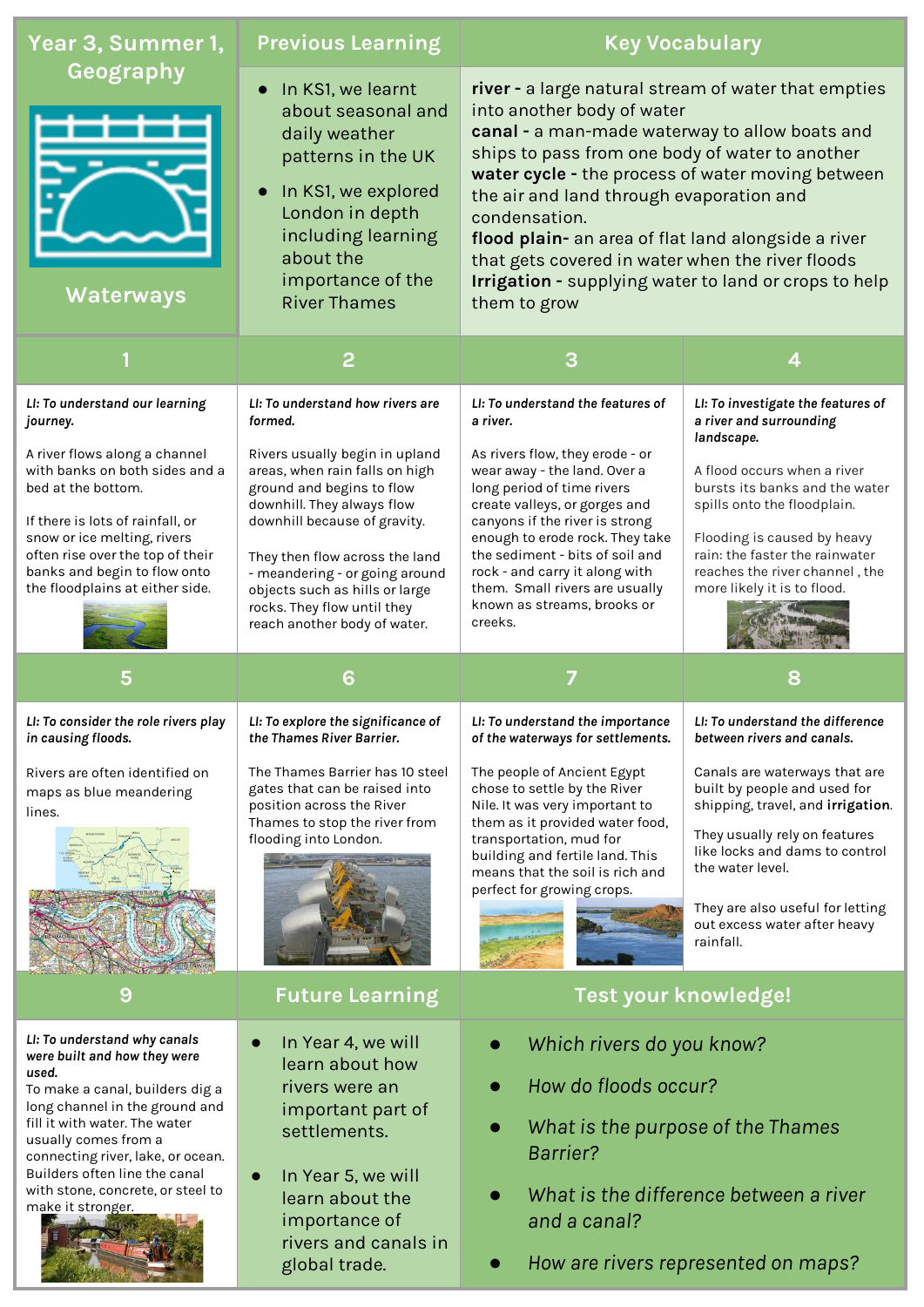| Year 4, Summer 1,                                                                                                                                                                                                                                                                                                           | <b>Previous Learning</b>                                                                                                                                                                                                                                                                                                                                                                                                                           |                                                                                                                                                                                                                                                                                                                                                               | <b>Key Vocabulary</b>                                                                                                                                                                                                                                                                                                                                                     |
|-----------------------------------------------------------------------------------------------------------------------------------------------------------------------------------------------------------------------------------------------------------------------------------------------------------------------------|----------------------------------------------------------------------------------------------------------------------------------------------------------------------------------------------------------------------------------------------------------------------------------------------------------------------------------------------------------------------------------------------------------------------------------------------------|---------------------------------------------------------------------------------------------------------------------------------------------------------------------------------------------------------------------------------------------------------------------------------------------------------------------------------------------------------------|---------------------------------------------------------------------------------------------------------------------------------------------------------------------------------------------------------------------------------------------------------------------------------------------------------------------------------------------------------------------------|
| Geography<br><b>How We Live</b>                                                                                                                                                                                                                                                                                             | In Year 3 we learnt<br>about how land is<br>used in our local<br>area and in other<br>places in the UK<br>• Earlier this year we<br>have used maps,<br>atlases, globes and<br>digital mapping to<br>explore places                                                                                                                                                                                                                                 | agriculture- farming - growing crops and rearing<br>animals to provide meat, wool and other products<br>industrial- having a lot of industry and factories<br>settlement - a place where people establish a<br>community<br>settler- a person who moves with a group of<br>others to live in a new count<br>rural-the countryside<br>urban - a city or a town |                                                                                                                                                                                                                                                                                                                                                                           |
|                                                                                                                                                                                                                                                                                                                             | 2                                                                                                                                                                                                                                                                                                                                                                                                                                                  | 3                                                                                                                                                                                                                                                                                                                                                             |                                                                                                                                                                                                                                                                                                                                                                           |
| LI: To understand our learning<br>journey.<br>Settlements are places where<br>people live and sometimes<br>work. They can be small or<br>large depending on how many<br>people live there and how many<br>facilities there are. For<br>example, schools for<br>education, parks for playing or<br>shops for selling things. | LI: To know the basic features of<br>different types of settlement.<br>Types of settlements: Hamlet -<br>a group of houses.<br>Village-houses, a primary<br>school, a few shops, a Post<br>Office and a village hall.<br>Town - lots of houses, primary<br>and secondary schools, railway<br>station and shopping centre.<br>City-the above plus hospitals,<br>sports facilities, universities,<br>shops, offices, many houses<br>and a cathedral. | LI: To know why settlements<br>developed in certain locations.<br>Some settlements also have a<br>special use, or function. For<br>example:<br>ports - by a river or sea for<br>ships to transport goods<br>market towns - where local<br>farmers sell goods<br>resorts - for people to go on<br>holiday                                                      | LI: To use maps to identify<br>changes in settlements over<br>time.<br>Throughout history, The<br>Romans, Anglo-Saxons and<br>Vikings built up settlements in<br>the UK.<br>Areas in the UK were chosen for<br>settlements because of natural<br>resources, farmland, trade<br>centres and river networks.                                                                |
| 5                                                                                                                                                                                                                                                                                                                           | 6                                                                                                                                                                                                                                                                                                                                                                                                                                                  |                                                                                                                                                                                                                                                                                                                                                               | 8                                                                                                                                                                                                                                                                                                                                                                         |
| LI: To identify key features on<br>maps of modern settlements.<br>Early settlers needed to find<br>somewhere with fuel, water,<br>shelter, food, defence,<br>materials, farmland and<br>transport links.<br>Today, people might want to<br>live close to shops, schools or<br>somewhere with fast<br>broadband.             | LI: To compare land use in<br>different settlements.<br>Land is used for different<br>purposes:<br>Retail - shops, cafes<br>Leisure - cinema, hotels, golf<br>course, spa etc<br>Housing - houses<br><b>Business</b> - offices<br>Industrial - factories<br>Agricultural - farming                                                                                                                                                                 | LI: To use maps to identify links<br>between settlements.<br>Settlements are connected to<br>each other through transport<br>links:<br>Roads<br>Rail<br>Waterways (rivers, canals)<br>Air                                                                                                                                                                     | LI: To explore rural and urban<br>areas of land.<br>An urban area is a built up<br>place like a town or city. A<br>rural area is the countryside.<br>There are more amenities<br>(useful features) in urban<br>areas like shops, clinics,<br>schools, fast internet and<br>regular buses. People living in<br>rural areas do not have the<br>same access to these things. |
| 9                                                                                                                                                                                                                                                                                                                           | <b>Future Learning</b>                                                                                                                                                                                                                                                                                                                                                                                                                             | Test your knowledge!                                                                                                                                                                                                                                                                                                                                          |                                                                                                                                                                                                                                                                                                                                                                           |
| LI: To research settlements in<br>different parts of the world.<br>There are similarities and<br>differences in settlements<br>around the world.<br>Most places have rural and<br>urban areas but have differing<br>features and have been chosen                                                                           | In Year 5, we will<br>$\bullet$<br>learn about the<br>industries of other<br>countries<br>In Year 6, we will<br>$\bullet$<br>learn about how                                                                                                                                                                                                                                                                                                       | What features make an ideal<br>settlement?<br>and urban areas?<br>$\bullet$                                                                                                                                                                                                                                                                                   | What are the different features of rural<br>Name three ways land can be used.                                                                                                                                                                                                                                                                                             |

shared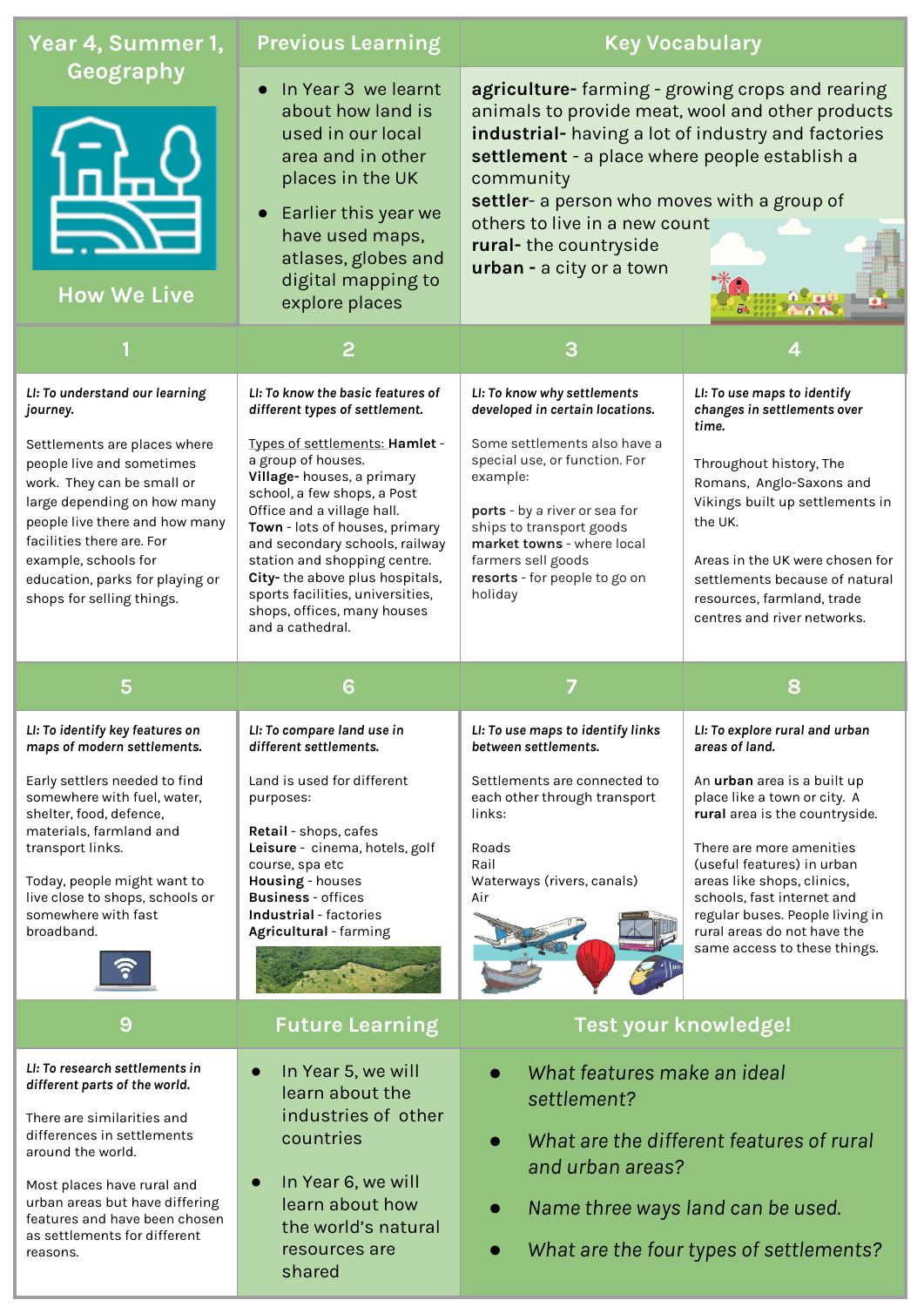| Year 5, Summer 1,                                                                                                                                                                                                                                                                      | <b>Previous Learning</b>                                                                                                                                                                                                                                                                                        | <b>Key Vocabulary</b>                                                                                                                                                                                                                                                                                                                                                                                                                                                      |                                                                                                                                                                                                                                                                                                                       |
|----------------------------------------------------------------------------------------------------------------------------------------------------------------------------------------------------------------------------------------------------------------------------------------|-----------------------------------------------------------------------------------------------------------------------------------------------------------------------------------------------------------------------------------------------------------------------------------------------------------------|----------------------------------------------------------------------------------------------------------------------------------------------------------------------------------------------------------------------------------------------------------------------------------------------------------------------------------------------------------------------------------------------------------------------------------------------------------------------------|-----------------------------------------------------------------------------------------------------------------------------------------------------------------------------------------------------------------------------------------------------------------------------------------------------------------------|
| Geography<br><b>Travel and Trade</b>                                                                                                                                                                                                                                                   | Earlier in Year 5, we<br>$\bullet$<br>explored the human<br>and physical<br>geography of<br>different countries<br>In Year 4, we<br>$\bullet$<br>practised using<br>maps, atlases and<br>globes                                                                                                                 | trade- when you buy and sell goods or services<br>globalisation - when a business can operate<br>internationally or have influence internationally<br>import- when you bring goods into the country<br>from abroad<br>export- when you send goods to another country<br>for sale<br>tertiary- to be in third place in importance or value<br>or at a third stage in development<br>Fairtrade - when people in developing countries are<br>paid a fair price for their work |                                                                                                                                                                                                                                                                                                                       |
|                                                                                                                                                                                                                                                                                        | 2                                                                                                                                                                                                                                                                                                               | 3                                                                                                                                                                                                                                                                                                                                                                                                                                                                          | 4                                                                                                                                                                                                                                                                                                                     |
| LI: To understand the concept of<br>trade.                                                                                                                                                                                                                                             | LI: To explore how and why trade<br>has become global.                                                                                                                                                                                                                                                          | LI: To understand the global<br>nature of food distribution.                                                                                                                                                                                                                                                                                                                                                                                                               | To know how products travel<br>through the global supply chain.                                                                                                                                                                                                                                                       |
| Buying and selling things is<br>called trade. Trade is an<br>important way for countries to<br>make money and has been<br>happening across the world for<br>hundreds of years.<br>Trade happens at different<br>scales-local, national and<br>global<br><b>EXPORT</b><br><b>IMPORT</b> | In the past, trade happened at a<br>local scale - exchanging goods<br>such as tools, clothing and food.<br>The scale of trade has increased<br>over time and these exchanges<br>now happen on a global scale.<br>This has happened because of<br>developments in<br>communication, technology and<br>transport. | 24% of the food eaten in the UK<br>is imported. The UK imports food<br>from different countries<br>because the physical geography<br>and climate of the UK prevents<br>certain foods from growing here<br>and there is limited space to<br>grow a large variety of food.                                                                                                                                                                                                   | There are three stages of<br>production that manufactured<br>goods go through: Primary-<br>extracting the raw materials e.g.<br>farming and mining Secondary-<br>Turning raw materials into other<br>products e.g. wood into furniture<br>and Tertiary- services as<br>provided to businesses and<br>other customers. |
| 5                                                                                                                                                                                                                                                                                      | 6                                                                                                                                                                                                                                                                                                               |                                                                                                                                                                                                                                                                                                                                                                                                                                                                            | 8                                                                                                                                                                                                                                                                                                                     |
| LI: To examine the global supply<br>chain for a manufactured product.                                                                                                                                                                                                                  | LI: To explore how and why trade<br>has become global.                                                                                                                                                                                                                                                          | To understand the global nature of                                                                                                                                                                                                                                                                                                                                                                                                                                         | LI: To know how products travel<br>through the global supply chain.                                                                                                                                                                                                                                                   |
|                                                                                                                                                                                                                                                                                        |                                                                                                                                                                                                                                                                                                                 | food distribution.                                                                                                                                                                                                                                                                                                                                                                                                                                                         |                                                                                                                                                                                                                                                                                                                       |
| The global supply chain is the<br>different stages of transforming<br>natural resources or raw<br>materials into finished products<br>for sale.                                                                                                                                        | <b>Fairtrade</b> is trade between<br>companies in more developed<br>countries and producers in less<br>developed countries in which<br>fair prices are paid to the                                                                                                                                              | People in the UK can sell things<br>they make when people in other<br>countries want them, this is<br>called export.                                                                                                                                                                                                                                                                                                                                                       | The physical geography of a<br>country determines what it can<br>produce and export. For example<br>their natural resources, coasts,<br>rivers, lakes and climate.                                                                                                                                                    |
| Stages of the supply chain often<br>occur at different locations<br>around the world.                                                                                                                                                                                                  | producers.<br>This means that producers can<br>help themselves out of poverty<br>through global trade and<br>working conditions are<br>protected.                                                                                                                                                               | Items such as bananas or<br>oranges are hard to grow in the<br>UK and we have to buy these<br>things from abroad. This is<br>called import.                                                                                                                                                                                                                                                                                                                                | <b>MANGO</b>                                                                                                                                                                                                                                                                                                          |
| 9                                                                                                                                                                                                                                                                                      | <b>Future Learning</b>                                                                                                                                                                                                                                                                                          | Test your knowledge!                                                                                                                                                                                                                                                                                                                                                                                                                                                       |                                                                                                                                                                                                                                                                                                                       |